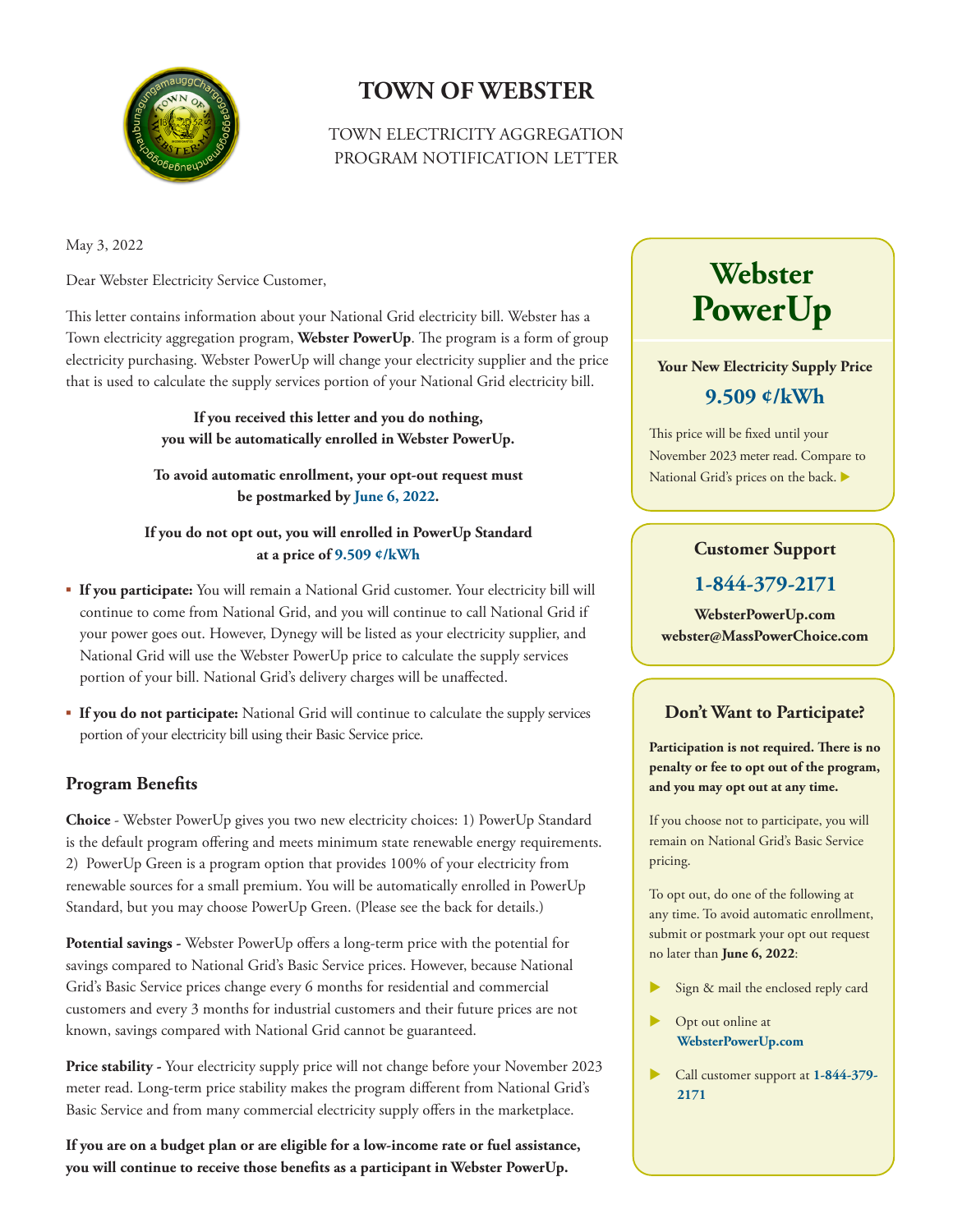#### **Program Options & Pricing**

|                                                                                                                                                                                                                       | 1. If you do nothing, you will be automatically enrolled in POWERUP STANDARD:                                                                                                                                                                                                                                                                                                                                                            | 9.509* $\mathcal{C}/kWh$ for residential,<br>commercial, and industrial accounts |
|-----------------------------------------------------------------------------------------------------------------------------------------------------------------------------------------------------------------------|------------------------------------------------------------------------------------------------------------------------------------------------------------------------------------------------------------------------------------------------------------------------------------------------------------------------------------------------------------------------------------------------------------------------------------------|----------------------------------------------------------------------------------|
| Renewable energy content                                                                                                                                                                                              | Meets Massachusetts minimum renewable energy requirements (20% MA Class I RECs in 2022).                                                                                                                                                                                                                                                                                                                                                 |                                                                                  |
| <b>Rate term</b>                                                                                                                                                                                                      | Enrollment - November 2023 meter read.                                                                                                                                                                                                                                                                                                                                                                                                   |                                                                                  |
| Exit terms                                                                                                                                                                                                            | Leave any time. No exit charge.                                                                                                                                                                                                                                                                                                                                                                                                          |                                                                                  |
|                                                                                                                                                                                                                       |                                                                                                                                                                                                                                                                                                                                                                                                                                          |                                                                                  |
|                                                                                                                                                                                                                       | 2. If you want 100% renewable energy, you may choose POWERUP GREEN:                                                                                                                                                                                                                                                                                                                                                                      | 12.281* $\mathcal{O}/kWh$ for residential.                                       |
|                                                                                                                                                                                                                       | *** To choose POWERUP GREEN, call customer support at 1-844-379-2171 ***                                                                                                                                                                                                                                                                                                                                                                 | commercial, and industrial accounts                                              |
|                                                                                                                                                                                                                       |                                                                                                                                                                                                                                                                                                                                                                                                                                          |                                                                                  |
| Renewable energy content                                                                                                                                                                                              | 100% renewable electricity from the New England region (MA Class I RECs)                                                                                                                                                                                                                                                                                                                                                                 |                                                                                  |
| Rate term                                                                                                                                                                                                             | Enrollment - November 2023 meter read.                                                                                                                                                                                                                                                                                                                                                                                                   |                                                                                  |
| Exit terms                                                                                                                                                                                                            | Leave any time. No exit charge.                                                                                                                                                                                                                                                                                                                                                                                                          |                                                                                  |
|                                                                                                                                                                                                                       |                                                                                                                                                                                                                                                                                                                                                                                                                                          |                                                                                  |
| 3. If you choose to opt out, you will remain on NATIONAL GRID'S BASIC SERVICE:                                                                                                                                        |                                                                                                                                                                                                                                                                                                                                                                                                                                          | 11.491 ¢/kWh residential                                                         |
| 10.370 ¢/kWh commercial<br>NOTE: National Grid's prices are not long-term prices. Prices are for National Grid's<br>10.796 ¢/kWh industrial<br>current 6- or 3-month rate term only, and future prices are not known. |                                                                                                                                                                                                                                                                                                                                                                                                                                          |                                                                                  |
| Renewable energy content                                                                                                                                                                                              | Meets Massachusetts minimum renewable energy requirements.                                                                                                                                                                                                                                                                                                                                                                               |                                                                                  |
| Rate term                                                                                                                                                                                                             | May 1, 2022 - November 30, 2022, for residential and commercial accounts. May 1, 2022 - July 31,<br>2022, for industrial accounts. National Grid's fixed Basic Service prices change every 6 months for residential<br>and commercial accounts and every 3 months for industrial business accounts. (For the most current prices, visit,<br>https://www.nationalgridus.com/MA-Home/Rates/Supply-Costs and select "Basic Service Rates.") |                                                                                  |
| Exit terms                                                                                                                                                                                                            | Leave any time. No exit charge. However, industrial customers only (rates G-2 and G-3) on the fixed price Basic<br>Service option may receive a billing adjustment, which may be either a credit or a charge.                                                                                                                                                                                                                            |                                                                                  |

The PowerUp Standard price and the PowerUp Green price both include a \$0.001/kWh administrative fee. Program prices could increase as a result of a change in law that results in a direct, material increase in costs during the term of the electricity supply agreement.

#### **Frequently Asked Questions**

**Are savings guaranteed?** No. National Grid's rates change every 6 months for residential and commercial accounts and every 3 months for industrial accounts, and future prices are not known. The National Grid rate will next change on November 1, 2022, for residential and commercial accounts, and on August 1, 2022, for industrial accounts.

**I have signed my own contract with an electricity supplier. Will I be automatically enrolled?** You may have signed your contract after this mailing list was created. If that is the case, you must opt out if you wish to retain your current contract. If you do not opt out, your account will be enrolled in Webster PowerUp, and that may trigger early termination fees from your existing electricity supplier.

**I have a tax-exempt account. How can I retain my account's tax-exempt status?** Taxes will be billed as part of the program's power supply charge. Customers are responsible for identifying and requesting an exemption from the collection of any tax by providing appropriate tax-exemption documentation to Dynegy. Visit WebsterPowerUp.com for information on where to submit your documentation.

For more information, please visit **WebsterPowerUp.com**. If you have any additional questions, please do not hesitate to contact customer support at **webster@MassPowerChoice.com** or **1-844-379-2171**. Our Town consultants will be happy to help you.